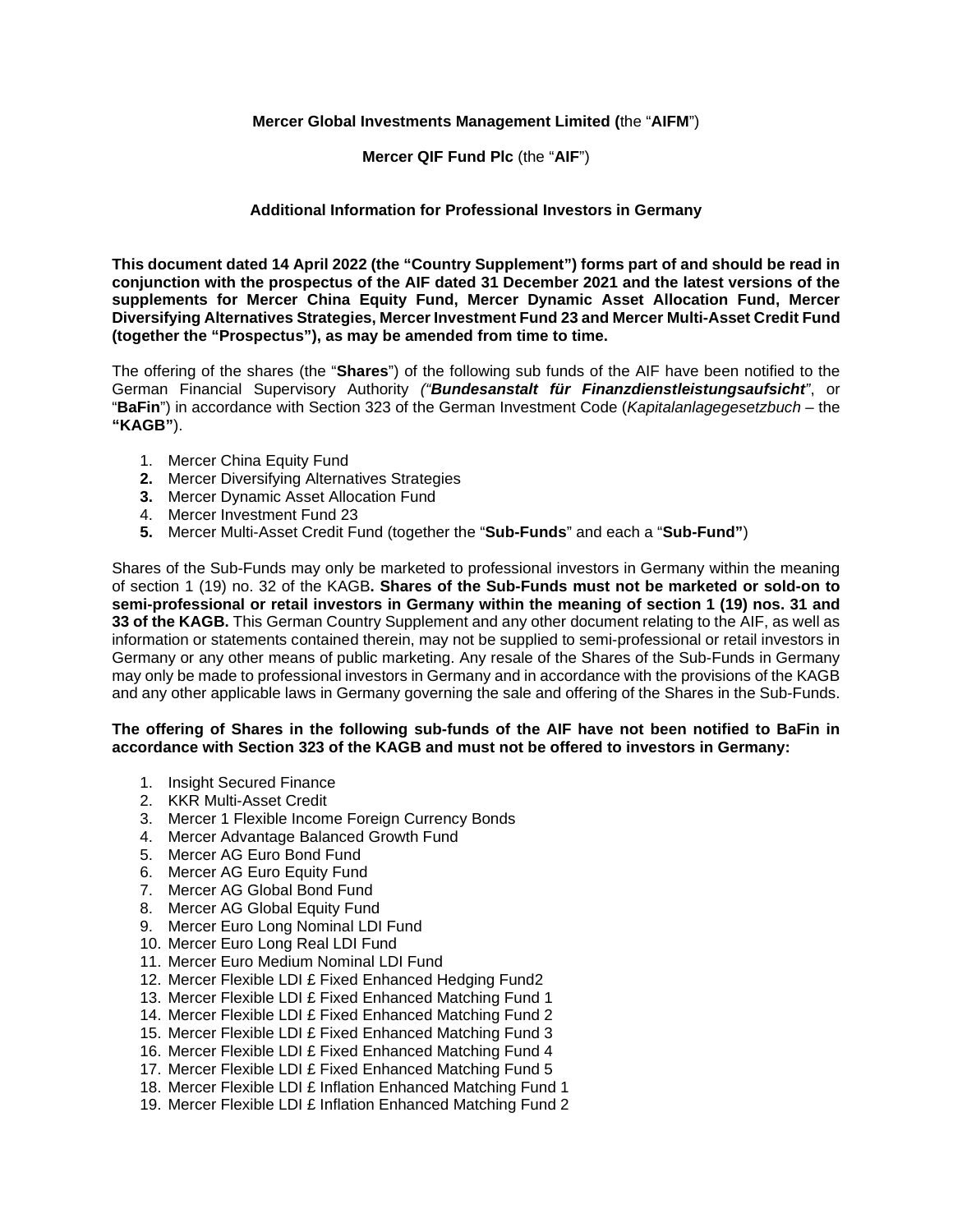- 20. Mercer Flexible LDI £ Real Enhanced Matching Fund 1
- 21. Mercer Flexible LDI £ Real Enhanced Matching Fund 2
- 22. Mercer Flexible LDI £ Real Enhanced Matching Fund 3
- 23. Mercer Flexible LDI £ Real Enhanced Matching Fund 4
- 24. Mercer Flexible LDI £ Real Enhanced Matching Fund 5
- 25. Mercer Flexible LDI £ RPI Enhanced Hedging Fund
- 26. Mercer Global Dynamic Multi Asset Fund
- 27. Mercer Investment Fund 1
- 28. Mercer Investment Fund 4
- 29. Mercer Investment Fund 7
- 30. Mercer Investment Fund 15
- 31. Mercer Investment Fund 16 Feeder Fund
- 32. Mercer Investment Fund 18
- 33. Mercer Investment Fund 20
- 34. Mercer LDI Fund I
- 35. Mercer LS Managed Fund
- 36. Mercer Multi Asset Balanced Growth Fund
- 37. Mercer Multi-Asset Growth Fund
- 38. Mercer Option Strategy Fund I
- 39. Mercer Option Strategy Fund II
- 40. Mercer Option Strategy Fund III
- 41. Mercer Option Strategy Fund IV
- 42. Mercer Option Strategy Fund V
- 43. Mercer Passive OECD Global Credit Fund
- 44. Mercer Passive OECD Small Cap ex-USA Equity Fund
- 45. Mercer Private Markets Portfolio
- 46. Mercer QIF Alternatives Fund
- 47. Mercer Responsible Alternatives Strategies
- 48. Mercer Select Alternatives Strategies
- 49. Mercer Synthetic Equity-Linked Nominal Bond Fund
- 50. Mercer Synthetic Equity-Linked Real Bond Fund
- 51. Mercer Tailored Credit Fund 1
- 52. Mercer Tailored Fixed Income Fund
- 53. Mercer Tailored Fixed Income Fund B
- 54. Schroder Secured Finance

#### **Disclosure of information**

The following information will be disclosed to investors in Germany at the same time as the annual report and may be provided at other times by way of the monthly report sent to investors by State Street Fund Services (Ireland) Limited (the "**Administrator**")

- the percentage of a Sub-Fund's assets which are subject to special arrangements arising from their illiquid nature;
- any new arrangements for managing the liquidity interests of the relevant Sub-Fund;
- the current risk profile of the relevant Sub-Fund and the risk management systems employed by that Sub-Fund to manage those risks;
- the total amount of leverage employed by the relevant Sub-Fund;
- any changes to the following information will be provided by the AIF to investors in Germany without undue delay:
	- the maximum level of leverage which the AIF may employ on behalf of the relevant Sub-Fund; and
	- the right of re-use of collateral or any changes to any guarantee granted under any leveraging arrangement in respect of a Sub-Fund.